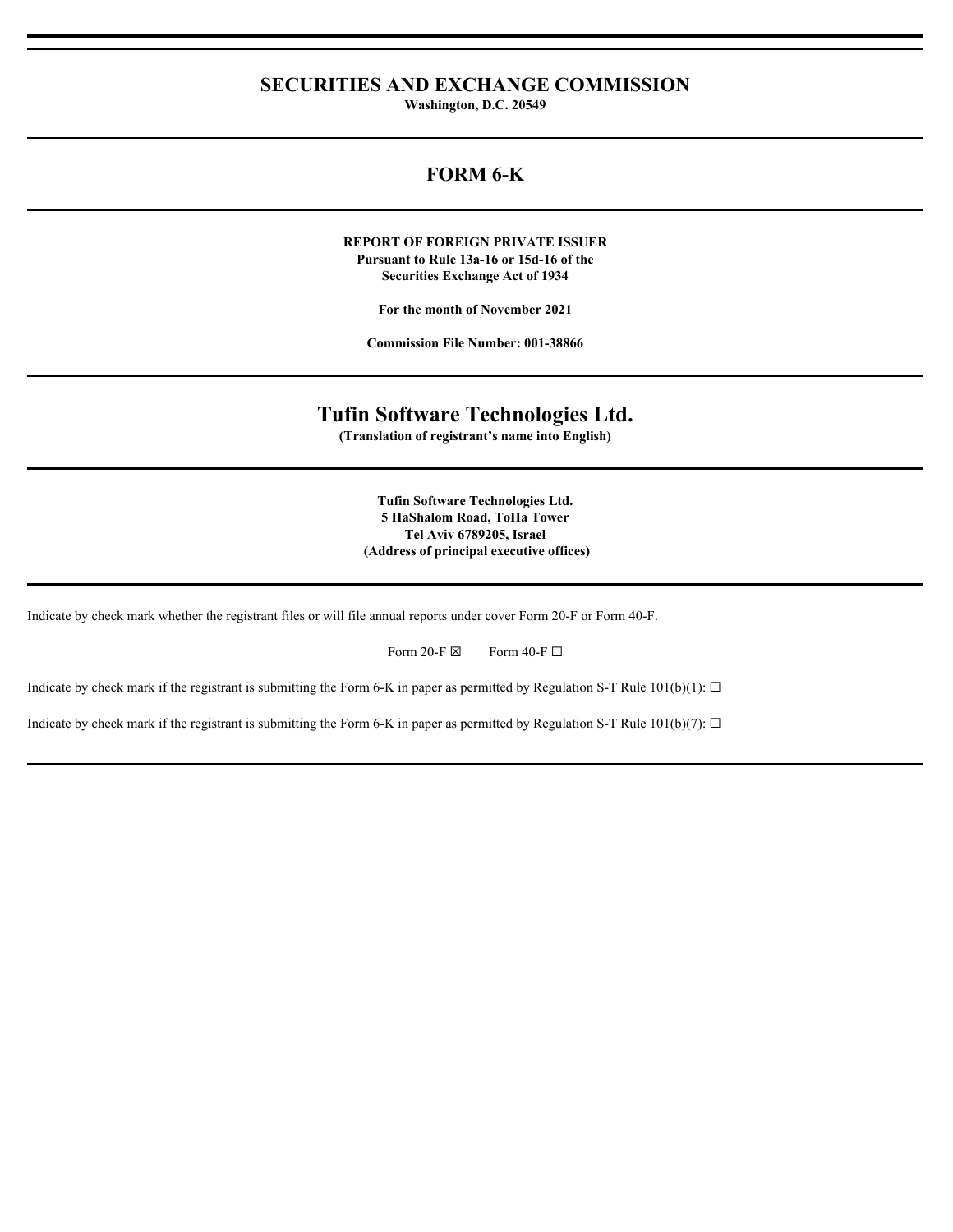#### **EXPLANATORY NOTE**

On November 09, 2021, Tufin Software Technologies Ltd. (the "Company", "Tufin" or "we") issued a press release entitled "Tufin Announces Third Quarter 2021 Results" announcing its financial results for the period ended September 30, 2021. A copy of this press release is furnished as Exhibit 99.1 herewith.

Other than as indicated below, the information in this Form 6-K (including in Exhibit 99.1) shall not be deemed "filed" for purposes of Section 18 of the Securities Exchange Act of 1934, as amended (the "Exchange Act") or otherwise subject to the liabilities of that section, nor shall it be deemed incorporated by reference in any filing under the Securities Act of 1933, as amended, or the Exchange Act.

The U.S. GAAP financial information contained in (i) the consolidated balance sheets (Unaudited), (ii) the consolidated statements of operations (Unaudited) and (iii) the consolidated statement of cash flows (Unaudited) included in the press release attached as Exhibit 99.1 to this Report on Form 6-K are hereby incorporated by reference into the Company's registration statements on Form F-3 (File No. 333-239715) and Form S-8 (File Nos. 333-231985, 333-237291 and 333-253994).

| ٦<br>i |
|--------|
| i      |
|        |
|        |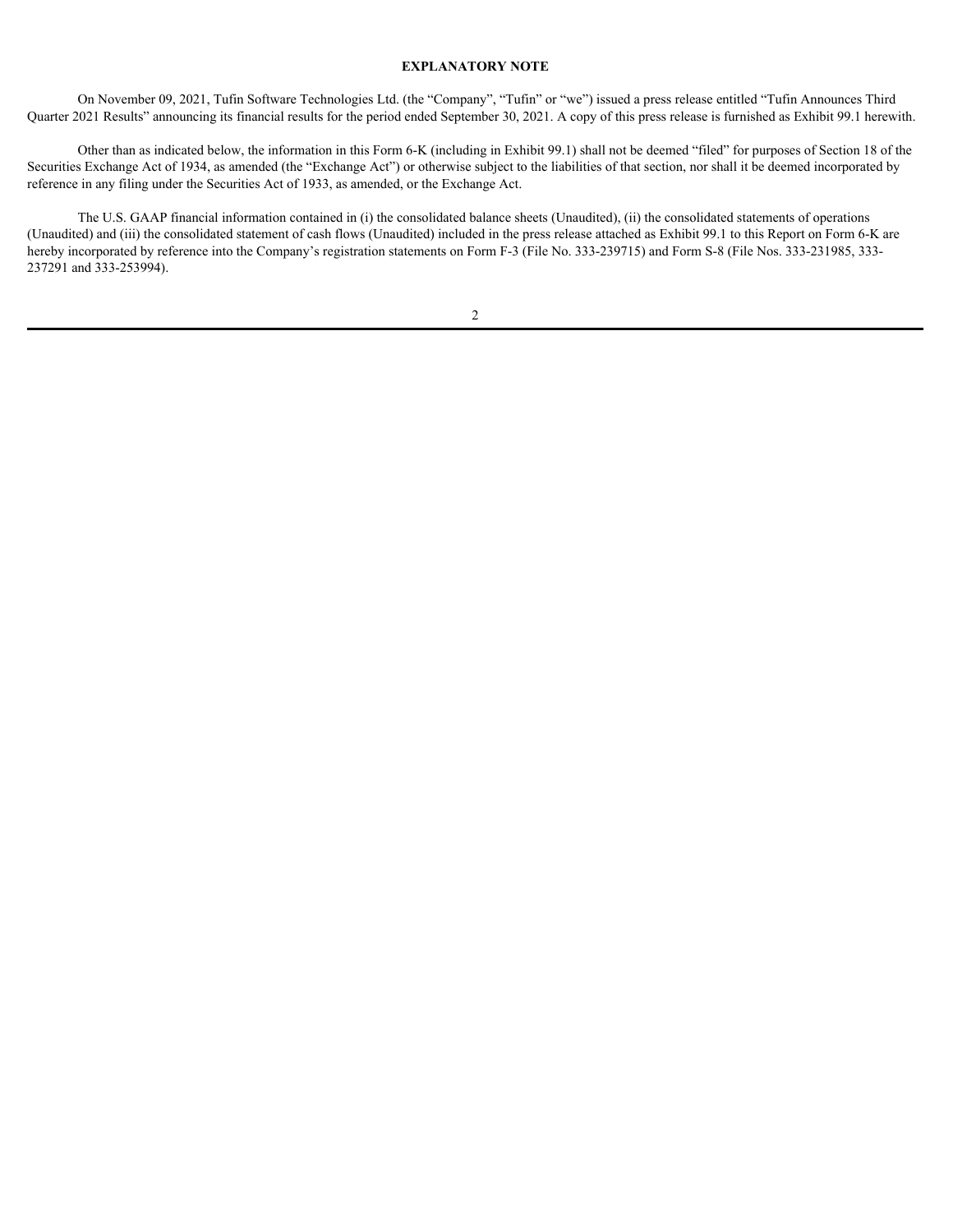## **SIGNATURES**

Pursuant to the requirements of the Securities Exchange Act of 1934, the registrant has duly caused this report to be signed on its behalf by the undersigned, thereunto duly authorized.

Date: November 09, 2021 By: */s/ Reuven Kitov* 

TUFIN SOFTWARE TECHNOLOGIES LTD.

Reuven Kitov CEO & Chairman of the Board of Directors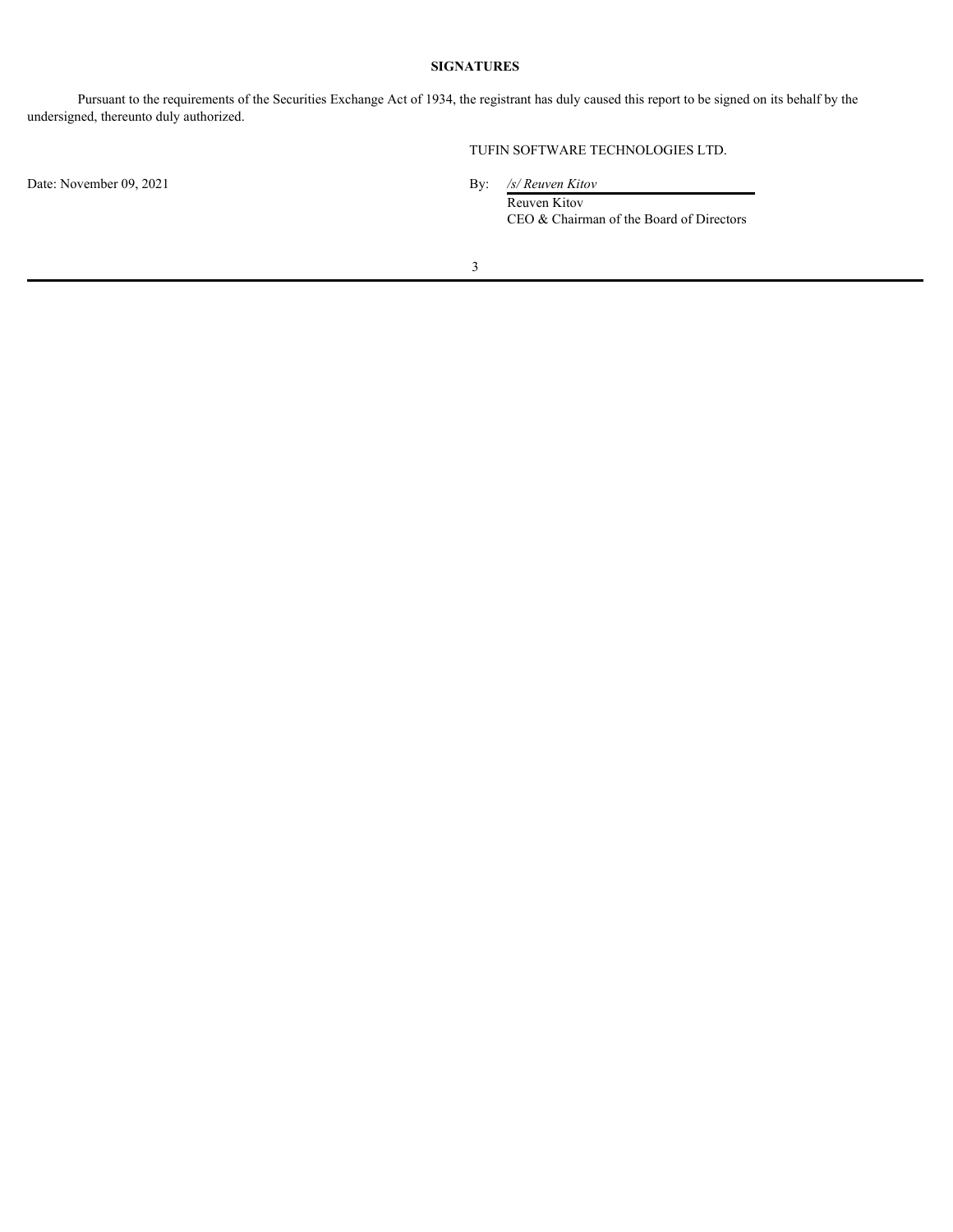| Exhibit | Description                                                                |
|---------|----------------------------------------------------------------------------|
| 99.1    | <b>Press release entitled "Tufin Announces Third Quarter 2021 Results"</b> |
|         |                                                                            |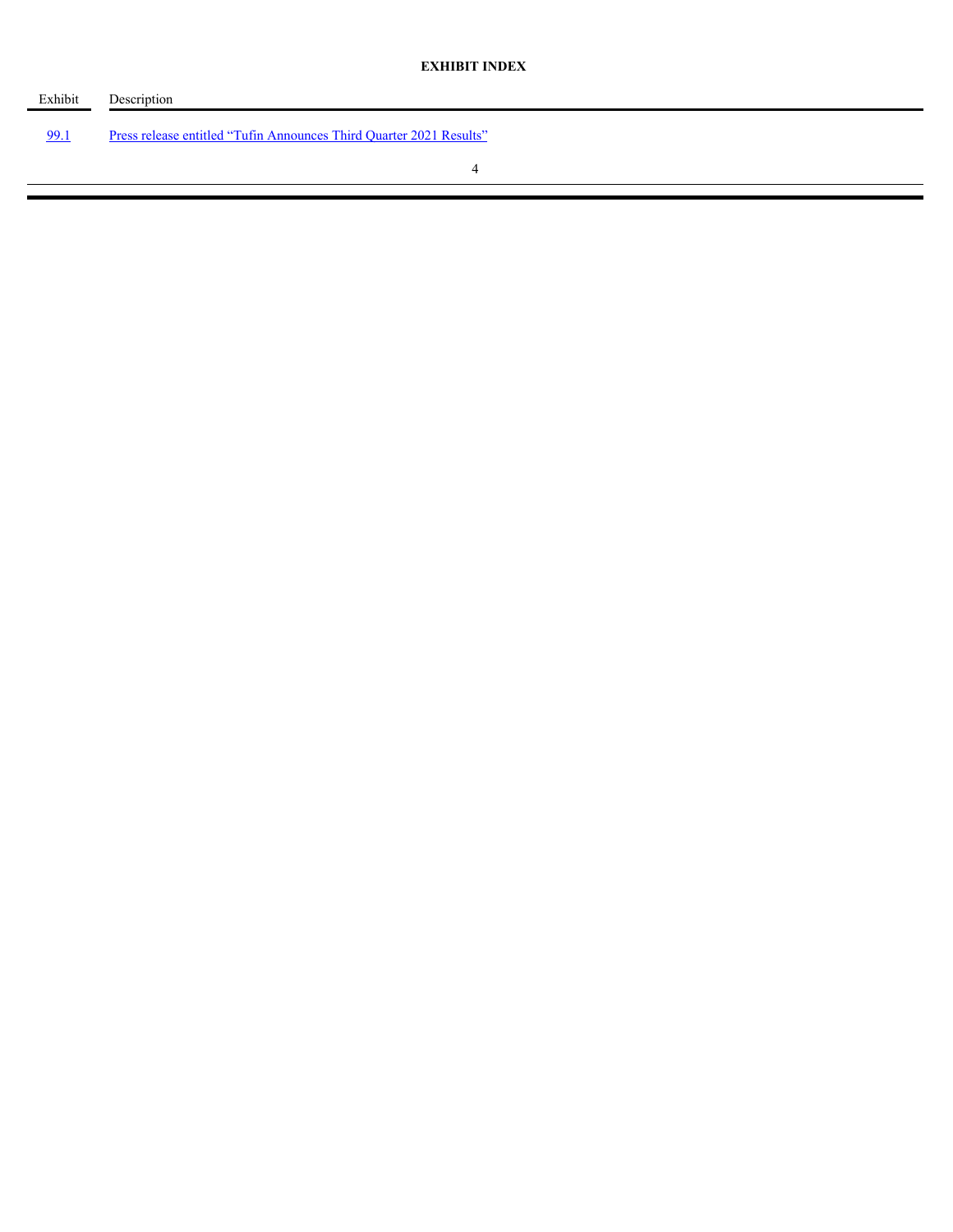<span id="page-4-0"></span>

## **Tufin Announces Third Quarter 2021 Results**

*Third quarter revenue of \$28.0 million increased 9% year-over-year GAAP operating loss of \$9.0 million and non-GAAP operating loss of \$5.4 million*

**Boston, MA** and **Tel Aviv, Israel – November 9, 2021** - Tufin (NYSE: TUFN), a company pioneering a policy-centric approach to security and IT operations, today announced financial results for the third quarter ended September 30, 2021.

"I am very pleased to report another good quarter, driven by 17% year-over-year product revenue growth," said Ruvi Kitov, Tufin's CEO and Co-Founder. "We added several significant subscription deals, with subscriptions representing approximately 46% of new business bookings for the first nine months of the year; positioning us well ahead of our goals in our transition to a subscription-based model. We made substantial progress across our strategic initiatives, completed the key hires to round out our sales management, and saw more organizations across multiple industries emerging from the challenges of the pandemic, ready to invest in network security policy automation."

Kitov continued, "Our results demonstrate not only our ability to drive new growth, but also our ability to serve our existing customers, as we help them navigate today's rapidly changing IT environment and the ever-increasing security threats. We believe we are well-positioned to continue to deliver value for all of our stakeholders going forward."

## **Financial Highlights for the Third Quarter Ended September 30, 2021**

#### **Revenue:**

- Total revenue was \$28.0 million, up 9% compared with the third quarter of 2020.
- Product revenue was \$11.7 million, up 17% compared with the third quarter of 2020.
- Maintenance and professional services revenue was \$16.3 million, up 4% compared with the third quarter of 2020.

#### **Gross Profit:**

- GAAP gross profit was \$22.2 million, or 79% of total revenue, compared to \$21.0 million in the third quarter of 2020, or 82% of total revenue.
- Non-GAAP gross profit was \$22.6 million, or 81% of total revenue, compared to \$21.6 million in the third quarter of 2020, or 84% of total revenue.

## **Operating Loss:**

- GAAP operating loss was \$9.0 million, compared to \$5.0 million in the third quarter of 2020.
- Non-GAAP operating loss was \$5.4 million, compared to \$1.0 million in the third quarter of 2020.

#### **Net Loss:**

- GAAP net loss was \$9.4 million, or a loss of \$0.25 per share, compared to a GAAP net loss of \$5.1 million, or a loss of \$0.14 per share, in the third quarter of 2020.
- Non-GAAP net loss was \$6.3 million, or a loss of \$0.17 per share, compared to a loss of \$1.2 million, or a loss of \$0.03 per share, in the third quarter of 2020.

#### **Balance Sheet and Cash Flow:**

- Cash flow used for operating activities during the nine months ended September 30, 2021 was \$10.6 million, compared to cash flow used for operating activities of \$15.7 million during the nine months ended September 30, 2020.
- Total cash, cash equivalents, restricted cash and marketable securities as of September 30, 2021 were \$92.9 million, compared to \$104.0 million as of December 31, 2020.

The tables at the end of this press release include a reconciliation of GAAP to non-GAAP gross profit, operating income and net income for the three and nine months ended September 30, 2021 and 2020. An explanation of these measures is also included under the heading "Non-GAAP Financial Measures."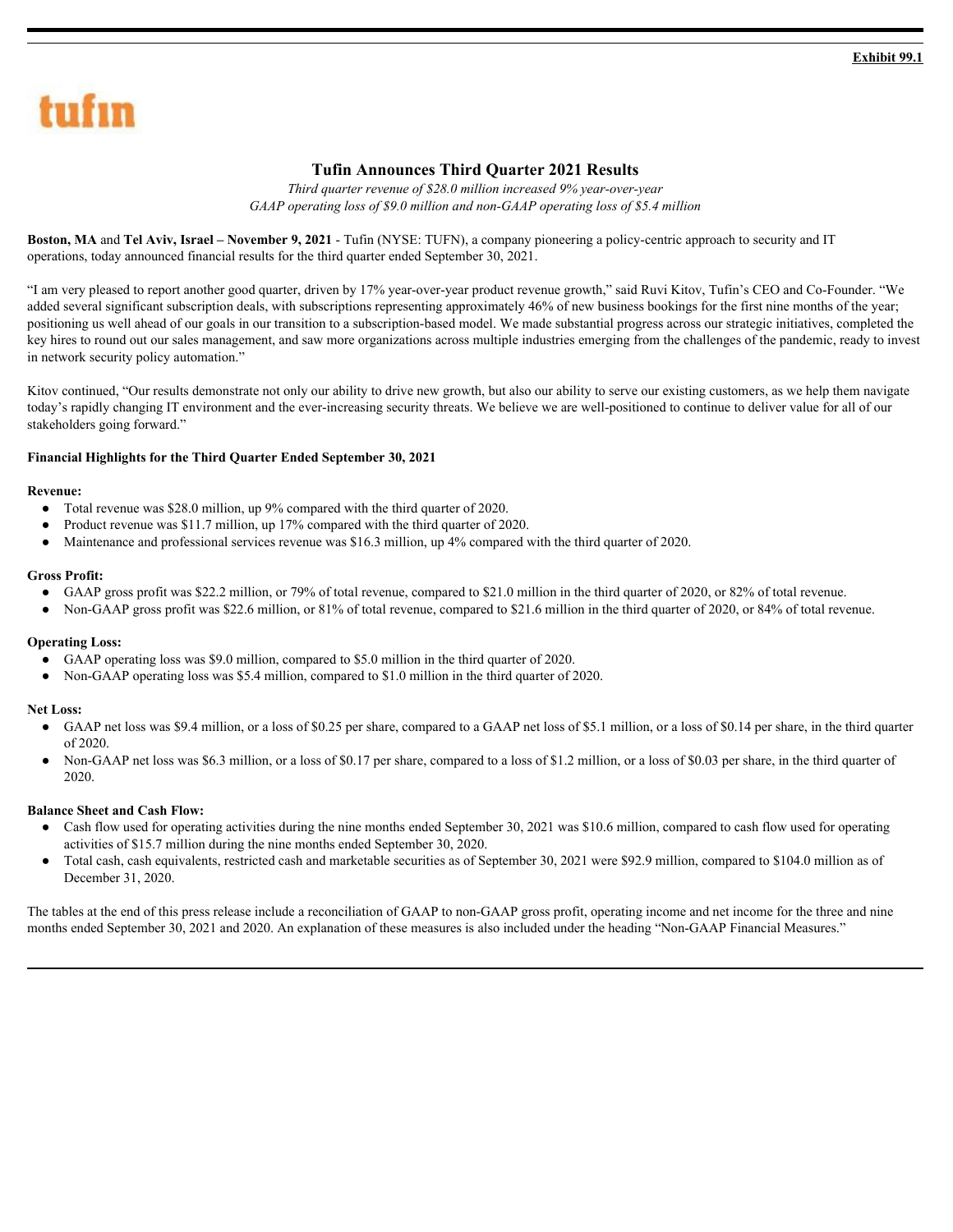## **Recent Business Highlights**

- Tufin announced it was named "Policy Management Solution of the Year" by CyberSecurity Breakthrough Awards, a leading independent market intelligence organization that recognizes the top companies, technologies, and products in the global information security market.
- Tufin announced the release of Tufin Orchestration Suite R21-3, featuring a new integration with Zscaler Cloud Firewall, to centralize and simplify Secure Access Service Edge (SASE) policy management alongside other vendors' security policies. This release also includes a new security policy dashboard, providing real-time, unified insight into operational, security, and compliance data from multiple security platforms. In addition, with R21-3, users can accelerate data center migration by leveraging new SecureChange workflows to automatically clone security policies of networks and remove obsolete networks from these policies across the multi-vendor, hybrid environment.

## **Business Outlook**

Based on information available as of November 09, 2021, Tufin is issuing guidance as indicated below:

## **Fourth Quarter 2021:**

- Total revenue between \$30.9 million and \$36.9 million.
- Non-GAAP operating profit/loss between \$4.9 million loss and \$0.2 million profit.

## **Full Year 2021:**

- Total revenue between \$106.0 million and \$112.0 million.
- Non-GAAP operating loss between \$27.4 million and \$22.3 million.

## **Conference Call Information**

In conjunction with this announcement, the Company will host a conference call today, November 9, 2021, at 8:00am Eastern Time, to discuss the Company's third quarter financial results and its business outlook. To participate in the call, please dial 877-407-2988 in the U.S. or 201-389-0923 for international participants and enter Conference ID# 13724309. The call will also be webcast live on Tufin's Investor Relations website at investors.tufin.com.

Following the conference call, an archive of the webcast will be available on the investor relations section of the Company website's two hours after the live call ends.

#### **About Tufin**

Tufin (NYSE: TUFN) simplifies management of some of the largest, most complex networks in the world, consisting of thousands of firewall and network devices and emerging hybrid cloud infrastructures. Enterprises select the Tufin Orchestration Suite™ to increase agility in the face of ever-changing business demands while maintaining a robust security posture. The Suite reduces the attack surface and meets the need for greater visibility into secure and reliable application connectivity. With over 2,000 customers since its inception, Tufin's network security automation enables enterprises to implement changes in minutes instead of days, while improving their security posture and business agility.

## **Non-GAAP Financial Measures**

We believe that providing non-GAAP financial measures that exclude, as applicable, share-based compensation expense and certain non-recurring costs, as well as, the tax effect of these non-GAAP adjustments, allows for more meaningful comparisons between our operating results from period to period. These non-GAAP financial measures are an important tool for financial and operational decision-making and for evaluating our operating results over different periods:

- We define non-GAAP gross profit as gross profit excluding share-based compensation expense.
- We define non-GAAP operating profit (loss) as operating profit (loss) excluding share-based compensation expense, shelf registration costs and one-time expenses associated with the reorganization of one of our subsidiaries.
- We define non-GAAP net income (loss) as net income (loss) excluding share-based compensation expense, shelf registration costs, one-time expenses associated with the reorganization of one of our subsidiaries and the tax effect of these non-GAAP adjustments.

Because of varying available valuation methodologies, subjective assumptions and the variety of equity instruments that can impact a company's non-cash expense, we believe that providing non-GAAP financial measures that exclude non-cash share-based compensation expense allow for more meaningful comparisons between our operating results from period to period. In addition, we believe that providing non-GAAP financial measures that exclude shelf registration costs and one-time expenses associated with the reorganization of one of our subsidiaries allows for more meaningful comparisons between our operating results from period to period since these non-recurring costs are not representative or indicative of our ongoing operations. We also believe that the tax effects related to the non-GAAP adjustments set forth above do not reflect the performance of our core business and would impact period-to-period comparability.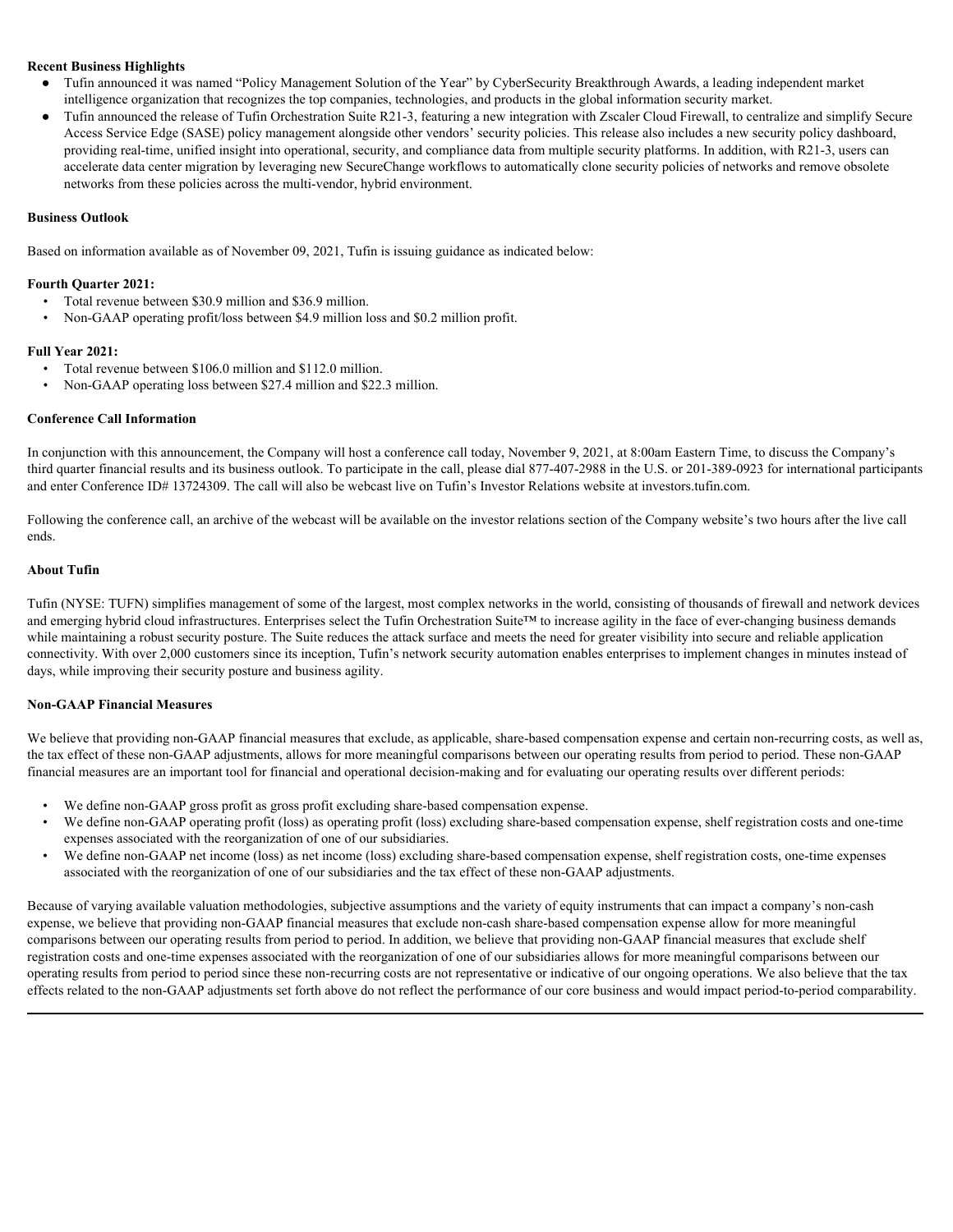Other companies, including companies in our industry, may calculate non-GAAP gross profit, non-GAAP operating income (loss) and non-GAAP net income (loss) differently or not at all, which reduces the usefulness these non-GAAP financial measures for comparison. You should consider these non-GAAP financial measures along with other financial performance measures, including gross profit, operating income (loss) and net income (loss), and our financial results presented in accordance with U.S. GAAP. Tufin urges investors to review the reconciliation of its non-GAAP financial measures to the comparable U.S. GAAP financial measures included below, and not to rely on any single financial measure to evaluate its business.

Guidance for non-GAAP financial measures excludes, as applicable, share-based compensation expense and certain non-recurring costs. A reconciliation of the non-GAAP financial measures guidance to the corresponding GAAP measures is not available on a forward-looking basis due to the uncertainty regarding, and the potential variability and significance of, the amounts of share-based compensation expense and certain non-recurring costs, as applicable, that are excluded from the guidance. Accordingly, a reconciliation of the non-GAAP financial measures guidance to the corresponding GAAP measures for future periods is not available without unreasonable effort.

## **Cautionary Language Concerning Forward-Looking Statements**

This release contains forward-looking statements, which express the current beliefs and expectations of Tufin's management. In some cases, forward-looking statements may be identified by terminology such as "believe," "may," "estimate," "continue," "anticipate," "intend," "should," "plan," "expect," "predict," "potential" or the negative of these terms or other similar expressions. Such statements involve a number of known and unknown risks and uncertainties that could cause the Company's future results, performance or achievements to differ significantly from the results, performance or achievements expressed or implied by such forward-looking statements. Important factors that could cause or contribute to such differences include risks relating to: the impact of the novel coronavirus ("COVID-19") on the budgets of our clients and on economic conditions generally; successful management of our business model, as well as current and future growth, particularly with respect to our plans to transition to a subscription-based business model over time; political conditions and economic downturns, particularly in the areas where we operate; compliance, managerial and regulatory risks associated with international sales and operations; our expectation that policy-centric, automated solutions will garner a growing share of enterprise security spending; our expectations for growth in certain key verticals and geographic regions and our intention to expand internationally; our ability to maintain effective internal controls over financial reporting; our expectations concerning seasonality and the predictability of our sales cycle; our expectations regarding customer relationships developed by our hybrid sales model; our expectations regarding customer relationships, including our ability to acquire new customers or sell additional products and services to existing customers; competition from a wide variety of competitive vendors; our ability to compete and increase positive market awareness of our brand; our ability to align future and past performance by generating sufficient revenue; the compatibility of our offerings with the existing technologies of our customers; plans to deploy additional cloud-based subscription products over time; reliance on certain products and customers to generate large portions of our revenue, as well as reliance on a single third-party manufacture to fulfill certain orders; our intention to make further investments in our products, including the Tufin Orchestration Suite; our expectations regarding sales of our newest business product, SecureCloud, as well as sales driven by channel partners and technology alliance partners through joint selling efforts; out dependence on a single manufacturer to fulfill certain software license orders; the effect of cybersecurity threats or attacks on our technologies, products or services; real or perceived shortcomings, defects or vulnerabilities in our solutions or internal network system; compliance with laws, regulations and requirements in the jurisdictions where we operate; expectations regarding the outcome of current litigation; ability to protect and defend our intellectual property rights; effectively managing, investing in, growing and maintaining key personnel; growth in the enterprise security and network management product markets; volatility of our share price and trading market activity; impact of being incorporated and located in Israel; expectations regarding our tax classifications; and other factors discussed under the heading "Risk Factors" in the Company's most recent annual report on Form 20-F filed with the Securities and Exchange Commission. Forward-looking statements in this release are made pursuant to the safe harbor provisions contained in the Private Securities Litigation Reform Act of 1995. These forward-looking statements are made only as of the date hereof, and the Company undertakes no obligation to update or revise the forward-looking statements, whether as a result of new information, future events or otherwise.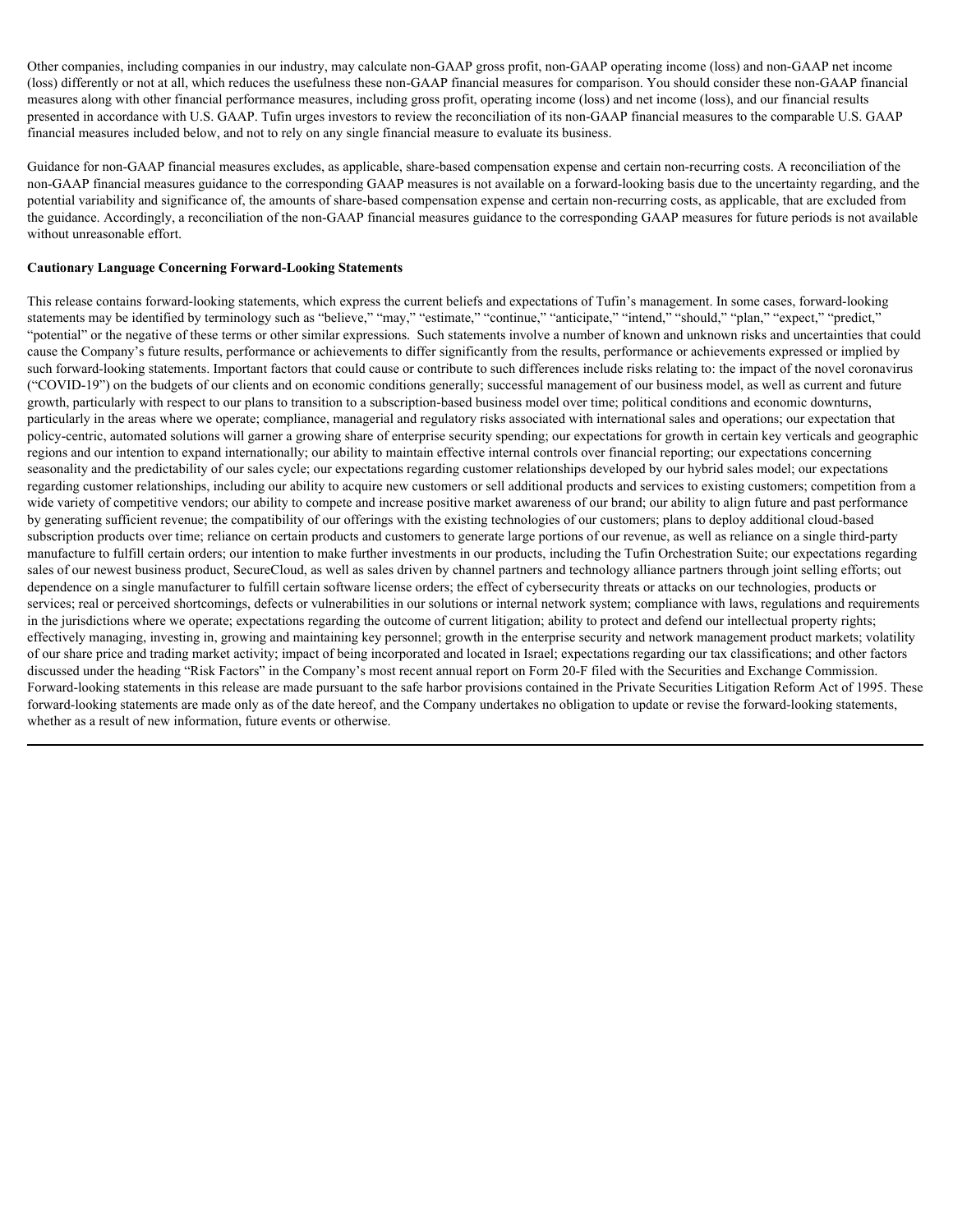## **TUFIN SOFTWARE TECHNOLOGIES LTD. CONDENSED CONSOLIDATED BALANCE SHEETS U.S. dollars in thousands (Unaudited)**

|                                                                                       | December 31,       | September 30, |
|---------------------------------------------------------------------------------------|--------------------|---------------|
|                                                                                       | 2020               | 2021          |
| <b>Assets</b>                                                                         |                    |               |
| <b>CURRENT ASSETS:</b>                                                                |                    |               |
| Cash and cash equivalents                                                             | 58,449<br><b>S</b> | 55,365        |
| Marketable Securities - short term                                                    | 19,586             | 18,191        |
| Accounts receivable (net of allowance for credit losses of \$85 at December 31, 2020) |                    |               |
| and September 30, 2021)                                                               | 16,674             | 11,110        |
| Prepaid expenses and other current assets                                             | 7,159              | 9,524         |
| <b>Total current assets</b>                                                           | 101,868            | 94,190        |
| <b>NON CURRENT ASSETS:</b>                                                            |                    |               |
| Long-term restricted bank deposits                                                    | 3,268              | 3,251         |
| Marketable Securities - long term                                                     | 22,705             | 16,092        |
| Property and equipment, net                                                           | 4,502              | 4,882         |
| Deferred costs                                                                        | 6,348              | 7,400         |
| Deferred tax assets                                                                   | 1,346              | 2,199         |
| Operating lease assets                                                                | 18,802             | 17,059        |
| Other non-current assets                                                              | 1,512              | 1,304         |
| <b>Total non-current assets</b>                                                       | 58,483             | 52,187        |
| <b>Total assets</b>                                                                   | 160,351            | 146,377       |
|                                                                                       |                    |               |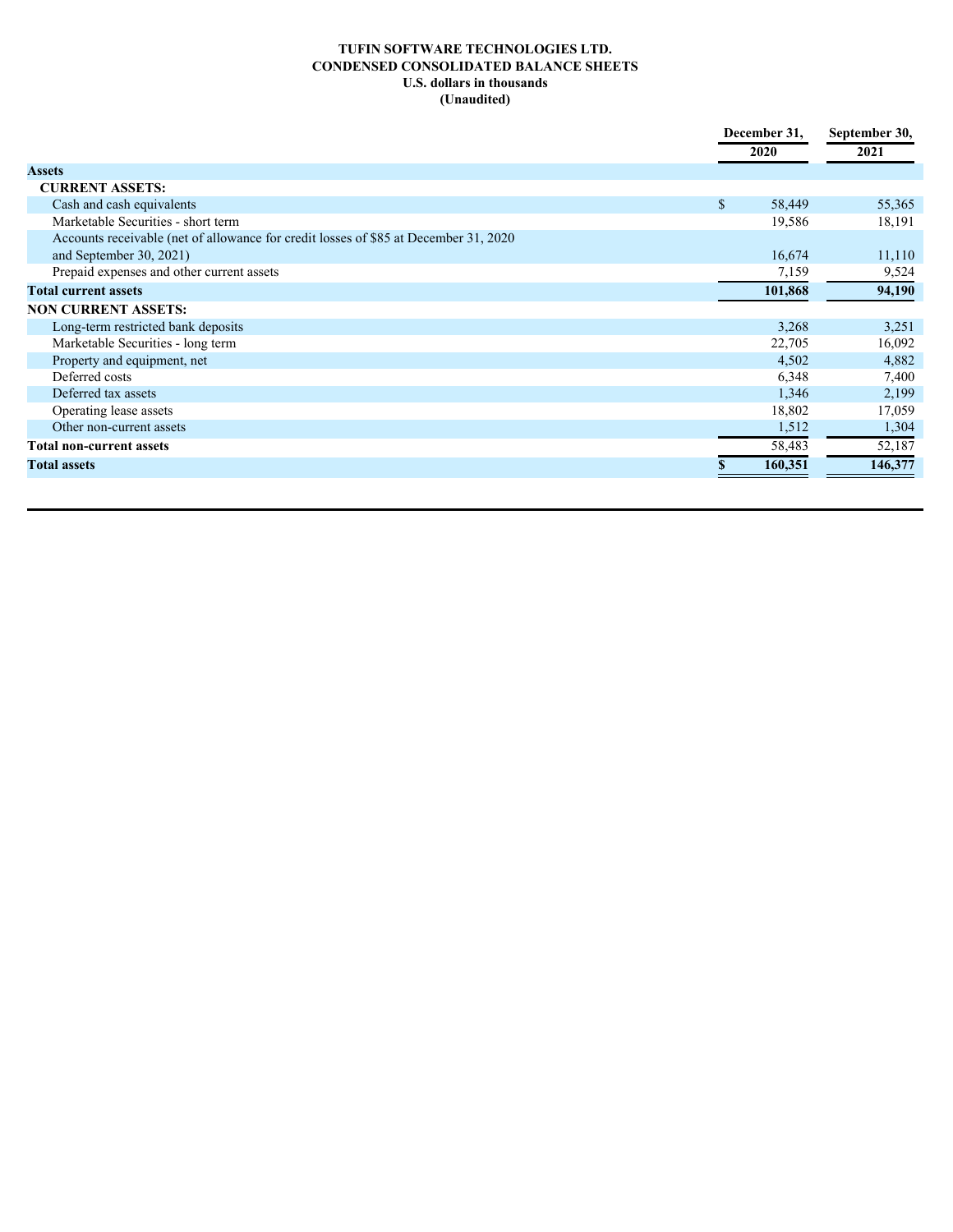## **TUFIN SOFTWARE TECHNOLOGIES LTD. CONDENSED CONSOLIDATED BALANCE SHEETS U.S. dollars in thousands (except share data) (Unaudited)**

|                                                                                                                    | December 31,<br>2020 |            | September 30, |  |
|--------------------------------------------------------------------------------------------------------------------|----------------------|------------|---------------|--|
|                                                                                                                    |                      |            | 2021          |  |
| LIABILITIES AND SHAREHOLDERS' EQUITY                                                                               |                      |            |               |  |
| <b>CURRENT LIABILITIES:</b>                                                                                        |                      |            |               |  |
| Trade payables                                                                                                     | $\mathbb{S}$         | 4,147      | 5,392         |  |
| Employee and payroll accrued expenses                                                                              |                      | 17,985     | 17,825        |  |
| Other accounts payables                                                                                            |                      | 578        | 734           |  |
| Operating lease liabilities - current                                                                              |                      | 3,185      | 3,304         |  |
| Deferred revenues                                                                                                  |                      | 24,940     | 27,544        |  |
| <b>Total current liabilities</b>                                                                                   |                      | 50,835     | 54,799        |  |
| <b>NON-CURRENT LIABILITIES:</b>                                                                                    |                      |            |               |  |
| Long-term deferred revenues                                                                                        |                      | 12,815     | 17,136        |  |
| Non-current operating lease liabilities                                                                            |                      | 20,240     | 17,981        |  |
| Other non-current liabilities                                                                                      |                      | 1,282      | 1,385         |  |
| <b>Total non-current liabilities</b>                                                                               |                      | 34,337     | 36,502        |  |
| <b>Total liabilities-</b>                                                                                          |                      | 85,172     | 91,301        |  |
|                                                                                                                    |                      |            |               |  |
| <b>SHAREHOLDERS' EQUITY:</b>                                                                                       |                      |            |               |  |
| Ordinary shares of NIS 0.015 par value; 150,000,000 shares authorized at December 31, 2020 and September 30, 2021, |                      |            |               |  |
| respectively; 35,972,470 and 37,754,199 shares issued and outstanding at December 31, 2020 and September 30, 2021, |                      |            |               |  |
| respectively;                                                                                                      |                      | 148        | 154           |  |
| Additional paid-in capital                                                                                         |                      | 178,864    | 191,657       |  |
| Accumulated other comprehensive income                                                                             |                      | 5          | (3)           |  |
| Accumulated deficit                                                                                                |                      | (103, 838) | (136, 732)    |  |
| <b>TOTAL SHAREHOLDERS' EQUITY</b>                                                                                  |                      | 75,179     | 55,076        |  |
| TOTAL LIABILITIES AND SHAREHOLDERS' EQUITY                                                                         |                      | 160,351    | 146,377       |  |
|                                                                                                                    |                      |            |               |  |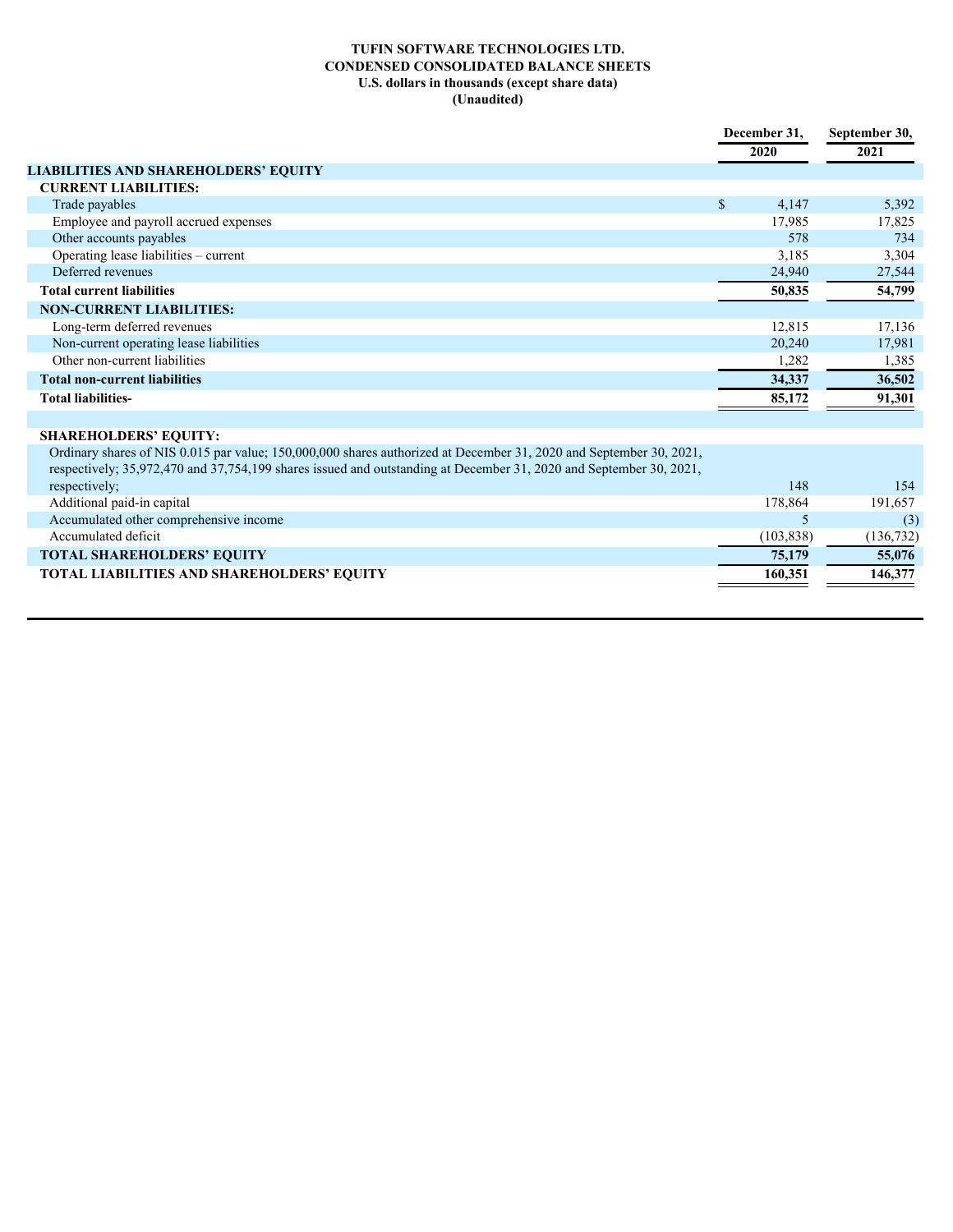## **TUFIN SOFTWARE TECHNOLOGIES LTD. CONDENSED CONSOLIDATED STATEMENTS OF OPERATIONS U.S. dollars in thousands (except per share data)**

**(Unaudited)**

|                                                                                  | <b>Three Months Ended</b> |               | <b>Nine Months Ended</b> |               |  |
|----------------------------------------------------------------------------------|---------------------------|---------------|--------------------------|---------------|--|
|                                                                                  | September 30,             | September 30, | September 30,            | September 30, |  |
|                                                                                  | 2020                      | 2021          | 2020                     | 2021          |  |
| Revenues:                                                                        |                           |               |                          |               |  |
| Product                                                                          | 10,000                    | 11,734        | 23,705                   | 27,512        |  |
| Maintenance and professional services                                            | 15,606                    | 16,281        | 46,177                   | 47,601        |  |
| Total revenues                                                                   | 25,606                    | 28,015        | 69,882                   | 75,113        |  |
| Cost of revenues:                                                                |                           |               |                          |               |  |
| Product                                                                          | 523                       | 844           | 1,736                    | 2,175         |  |
| Maintenance and professional services                                            | 4,044                     | 4,971         | 13,157                   | 14,837        |  |
| Total cost of revenues                                                           | 4,567                     | 5,815         | 14,893                   | 17,012        |  |
| Gross profit                                                                     | 21,039                    | 22,200        | 54,989                   | 58,101        |  |
| Operating expenses:                                                              |                           |               |                          |               |  |
| Research and development                                                         | 8,071                     | 9,674         | 26,282                   | 29,728        |  |
| Sales and marketing                                                              | 12,988                    | 15,455        | 44,453                   | 43,687        |  |
| General and administrative                                                       | 4,994                     | 6,028         | 14,718                   | 17,913        |  |
| Total operating expenses                                                         | 26,053                    | 31,157        | 85,453                   | 91,328        |  |
| Operating loss                                                                   | (5,014)                   | (8,957)       | (30, 464)                | (33, 227)     |  |
| Financial income (expense), net                                                  | 240                       | (385)         | 676                      | (626)         |  |
| Loss before taxes on income                                                      | (4, 774)                  | (9, 342)      | (29, 788)                | (33, 853)     |  |
| Taxes on income                                                                  | (373)                     | (97)          | (1,216)                  | 959           |  |
| Net loss                                                                         | (5,147)                   | (9, 439)      | (31,004)                 | (32, 894)     |  |
| Basic and diluted net loss per ordinary share                                    | (0.14)                    | (0.25)        | (0.87)                   | (0.89)        |  |
| Weighted average number of shares used in computing net loss per ordinary share, |                           |               |                          |               |  |
| basic and diluted                                                                | 35,758                    | 37,478        | 35,621                   | 36,971        |  |
|                                                                                  |                           |               |                          |               |  |

## **Share-based Compensation Expense:**

| <b>Three Months Ended</b> |                          | <b>Nine Months Ended</b> |                                 |
|---------------------------|--------------------------|--------------------------|---------------------------------|
| September<br>30,<br>2020  | September<br>30,<br>2021 | September<br>30,<br>2020 | <b>September</b><br>30,<br>2021 |
|                           |                          |                          |                                 |
| 1,244                     | 846                      | 3,427                    | 3,208                           |
| 1,118                     | 1,094                    | 3,327                    | 2,737                           |
| 1,056                     | 1.211                    | 2,894                    | 3,315                           |
| 3,992                     | 3,544                    | 11,184                   | 10,714                          |
|                           |                          |                          |                                 |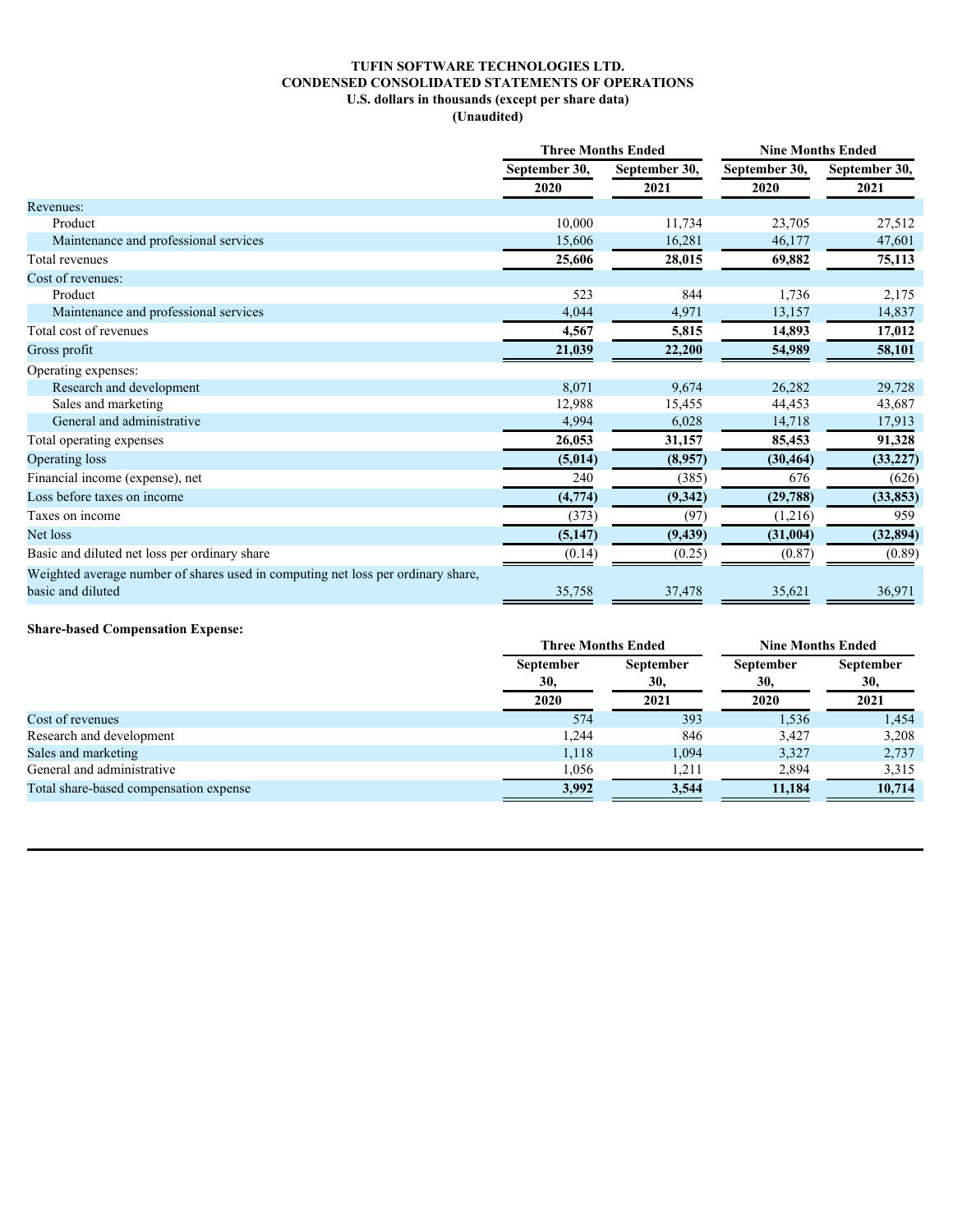## **TUFIN SOFTWARE TECHNOLOGIES LTD. CONDENSED CONSOLIDATED STATEMENTS OF CASH FLOWS U.S. dollars in thousands**

**(Unaudited)**

|                                                                               | <b>Nine Months Ended</b><br>September 30, |           |  |
|-------------------------------------------------------------------------------|-------------------------------------------|-----------|--|
|                                                                               | 2020                                      | 2021      |  |
| <b>CASH FLOWS FROM OPERATING ACTIVITIES:</b>                                  |                                           |           |  |
| Net loss                                                                      | (31,004)                                  | (32, 894) |  |
| Adjustment to reconcile net loss to net cash used in operating activities:    |                                           |           |  |
| Depreciation                                                                  | 1,068                                     | 1,403     |  |
| Share-based compensation                                                      | 11,184                                    | 10,714    |  |
| Amortization of premium on marketable securities                              | 35                                        | 237       |  |
| Exchange rate differences on cash, cash equivalents and restricted cash       | 276                                       | 279       |  |
|                                                                               |                                           |           |  |
| Change in operating assets and liabilities items:                             |                                           |           |  |
| Accounts receivable, net                                                      | 4,580                                     | 5,564     |  |
| Prepaid expenses and other current assets                                     | (3, 126)                                  | (2,735)   |  |
| Deferred costs                                                                | 232                                       | (953)     |  |
| Deferred taxes and other non-current assets                                   | 255                                       | (645)     |  |
| Trade payables                                                                | 119                                       | 1,245     |  |
| Employee and payroll accrued expenses                                         | 184                                       | 354       |  |
| Other accounts payable and non-current liabilities                            | (533)                                     | 279       |  |
| Operating lease                                                               | (220)                                     | (397)     |  |
| Deferred revenues                                                             | 1,258                                     | 6,925     |  |
| Net cash used in operating activities                                         | (15,692)                                  | (10, 624) |  |
| <b>CASH FLOWS FROM INVESTING ACTIVITIES:</b>                                  |                                           |           |  |
| Purchase of fixed assets                                                      | (1,960)                                   | (1,370)   |  |
| Investment in marketable securities                                           | (26, 182)                                 | (16, 127) |  |
| Proceeds from maturities of marketable securities                             |                                           | 23,919    |  |
| Net cash provided by (used in) investing activities                           | (28, 142)                                 | 6,422     |  |
| <b>CASH FLOWS FROM FINANCING ACTIVITIES:</b>                                  |                                           |           |  |
| Proceeds from exercise of share options                                       | 1,081                                     | 1,894     |  |
| Changes in withholding tax related to employee share plans                    | (1,233)                                   | (514)     |  |
| Net cash provided by (used in) financing activities                           | (152)                                     | 1,380     |  |
| Effect of exchange rate changes on cash, cash equivalents and restricted cash | (276)                                     | (279)     |  |
|                                                                               |                                           |           |  |
| <b>INCREASE (DECREASE) IN CASH, CASH EQUIVALENTS AND RESTRICTED CASH</b>      | (44, 262)                                 | (3,101)   |  |
| CASH, CASH EQUIVALENTS AND RESTRICTED CASH AT BEGINNING OF PERIOD             | 121,729                                   | 61,717    |  |
| CASH, CASH EQUIVALENTS AND RESTRICTED CASH AT END OF PERIOD                   | 77,467                                    | 58,616    |  |
|                                                                               |                                           |           |  |
| SUPPLEMENTAL DISCLOSURE OF CASH FLOW INFORMATION:                             |                                           |           |  |
| Property and equipment purchased but not yet paid                             |                                           | 29        |  |
|                                                                               |                                           |           |  |